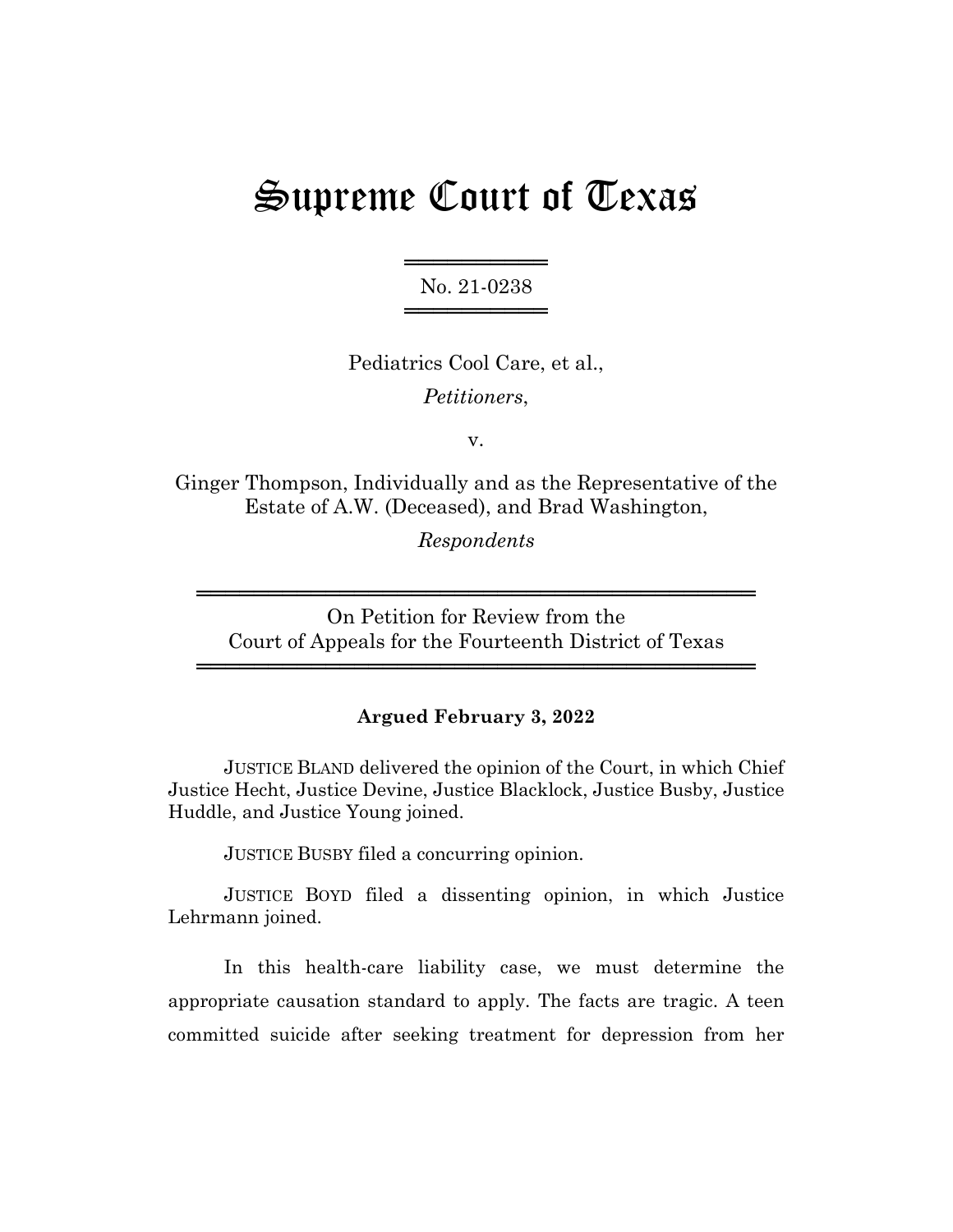pediatric health-care providers. The expert testimony at trial established the medical providers' negligence, but it did not establish that, but for the negligence, the teen would not have committed suicide. In affirming a verdict for the teen's family, the court of appeals incorrectly omitted an analysis of but-for causation. Because the testimony does not establish but-for causation, and our precedent requires it in cases like this one, we reverse and render.

## **I**

### **A**

Pediatrics Cool Care is a pediatric clinic supervised by Dr. Jose Salguero. On March 1, 2012, Ginger Thompson brought A.W., her thirteen-year-old daughter, to the practice, where A.W. had been a patient since 2010. A.W. told Jenelle Robinson, a physician assistant employed by the practice, that she was feeling "sad all the time" and "can't control her feelings." After a brief consultation, Robinson diagnosed A.W. with depression and prescribed Celexa, an antidepressant. Robinson could not recall whether she warned A.W. and Thompson that Celexa could cause suicidal ideation and to watch A.W. closely, but she testified it was her usual practice to do so. Robinson also could not recall whether she had asked A.W. if she currently was experiencing any suicidal ideation or thoughts of self-harm, though she thought it was "likely" she had made that inquiry.

Robinson did not ask to interview A.W. outside of Thompson's presence. Nor did Robinson use diagnostic checklists the clinic employed for adolescents presenting with depression.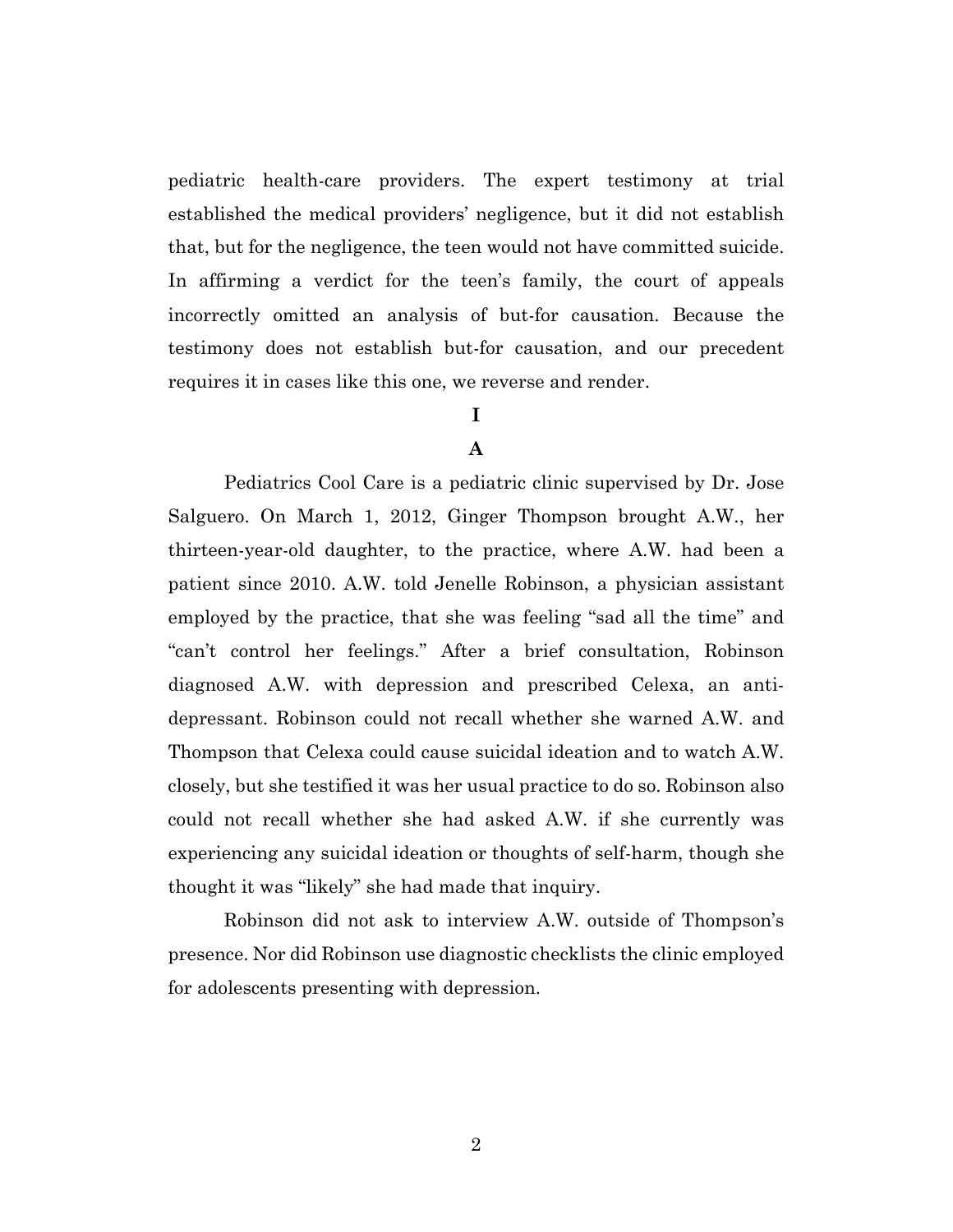Robinson said that she "strongly recommended" that A.W. seek counseling. The medical record reflects that Robinson provided a list of counselors to Thompson. Thompson, however, testified that the practice did not. Even so, Thompson said that A.W. had refused to go to counseling because "she wanted to try the medication and that she had a—she had a teacher at school she could talk to and she didn't want to go and talk to a stranger." Robinson testified that she instructed A.W. to follow up one week later, but Thompson denied that Robinson gave that instruction.

Although Robinson had prescribed thirty days' worth of Celexa, the medical assistant who transcribed the record indicated that A.W. was to receive three thirty-day refills. Robinson testified that the U.S. Drug Enforcement Agency limits Celexa prescriptions to ninety days.

About six weeks later, on April 17, A.W. returned to the practice, complaining of migraine headaches. Nurse practitioner Allyn Kawalek examined A.W. According to the medical records, both A.W. and Thompson reported a positive change in A.W.'s mood. Almost two years after the visit, and after A.W.'s parents filed this suit, an unknown person altered the record of this visit to add the phrase "patient is to come back in 30 days for follow-up."

On July 31, Thompson called the practice, asking to refill A.W.'s Celexa prescription. Bernadette Aguillon, a medical assistant, took Thompson's call. She initially told Thompson that Thompson could refill the Celexa over the phone. Aguillon later saw that A.W. was overdue to follow up, and she attempted to call Thompson back to schedule an appointment. After failing to reach Thompson, Aguillon approved the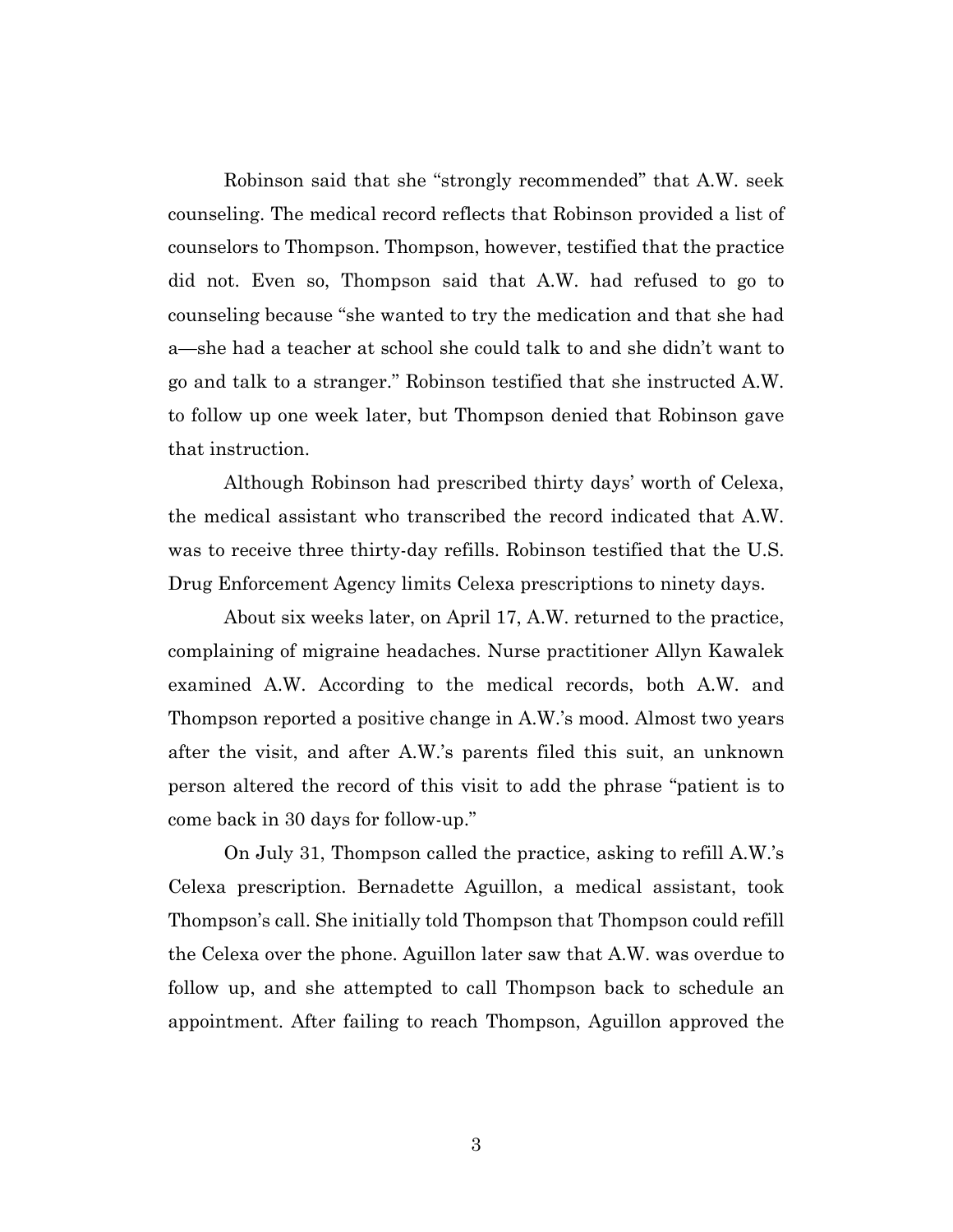refill, despite lacking authorization from Dr. Salguero or any of the providers. Aguillon testified that she regularly wrote prescription refills on Dr. Salguero's behalf without consulting him. After learning of A.W.'s suicide, Aguillon attempted to alter A.W.'s medical records to conceal her error.

About two weeks later, on the evening of August 14, Thompson discovered her daughter's body. A.W.'s cause of death was determined to be suicide by an overdose of Benadryl.

Thompson testified that she had no idea that A.W. was suicidal. Neither Thompson nor her husband had noticed anything unusual about A.W.'s behavior leading up to her suicide. A.W. never revealed to either her mother or her father that she had any suicidal thoughts. None of A.W.'s friends reported to Thompson that they had suspected A.W. to be suicidal, or even that she was depressed. A.W.'s father, Brad Washington, testified that A.W. did not seem sad or depressed the last time they visited, about two weeks before her death. A.W. was fourteen years old at the time of her death.

#### **B**

Thompson and Washington sued Pediatrics Cool Care, Dr. Salguero,<sup>1</sup> Robinson, and Kawalek (collectively, the providers) for negligence and gross negligence. The jury heard expert testimony from Dr. Herschel Lessin, a pediatrician, on the deficiencies in the providers' care, including:

• Robinson's "[t]otally inadequate" workup, particularly her failure to interview A.W. outside the presence of her mother,

<sup>&</sup>lt;sup>1</sup> The parents sued Dr. Salguero individually and through his professional association, Jose Salguero, M.D., P.A.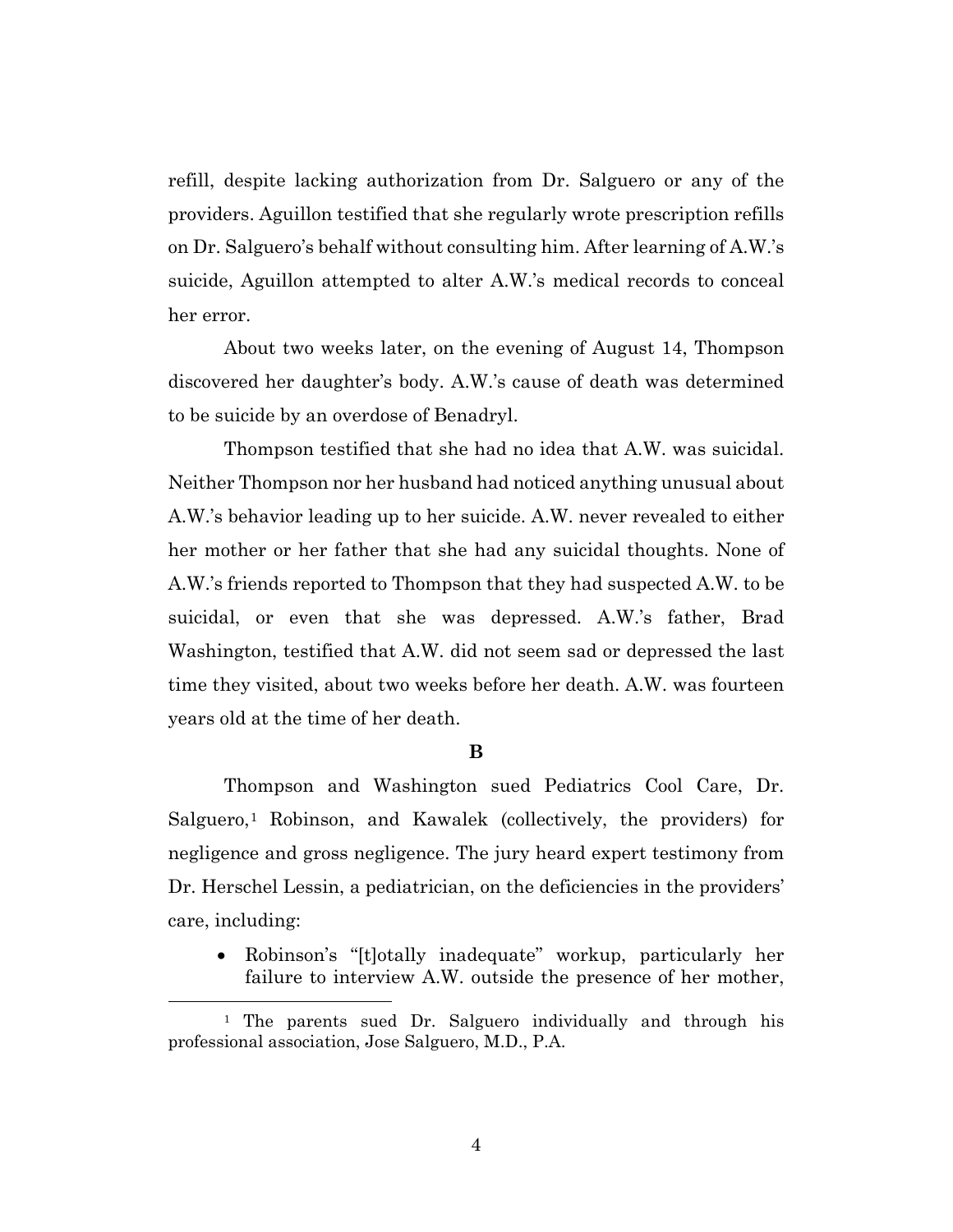failure to use a standardized depression-screening questionnaire, and failure to determine the scope and severity of A.W.'s depression;

- Robinson's decision to prescribe Celexa after a single visit;
- The transcription error resulting in A.W.'s receiving three refills of Celexa;
- The providers' failure to follow up with A.W.;
- Failures in the practice's record-keeping, including insufficient documentation, alterations made after the fact, and the providers' failure to review the records to catch errors; and
- Aguillon's decision to refill the Celexa prescription without authorization.

Dr. Lessin did not testify as to the cause of A.W.'s death.

A.W.'s parents presented Dr. Fred Moss, a psychiatrist, to testify that the health-care providers' negligence caused A.W.'s death. Though he testified that A.W. should not have been prescribed Celexa, Dr. Moss confirmed that the Celexa was not a cause of A.W.'s suicide:

Q. Now, are you here to tell the jury that this Celexa caused her suicide?

A. Oh, no.2

Dr. Moss instead testified that, had Robinson asked the right questions when she examined A.W. for depression, A.W.'s answers would have "created pathways towards treatment options" that then would have prevented A.W. from committing suicide:

Q. All right. Now, I want you to talk about the—can you can you tell us the ways, sir, as you sit here today, that the treatment options that were available to [A.W.] to—that you believe, based upon reasonable medical probability,

<sup>2</sup> Moss also testified that he was unaware of any literature reporting that Celexa caused suicide.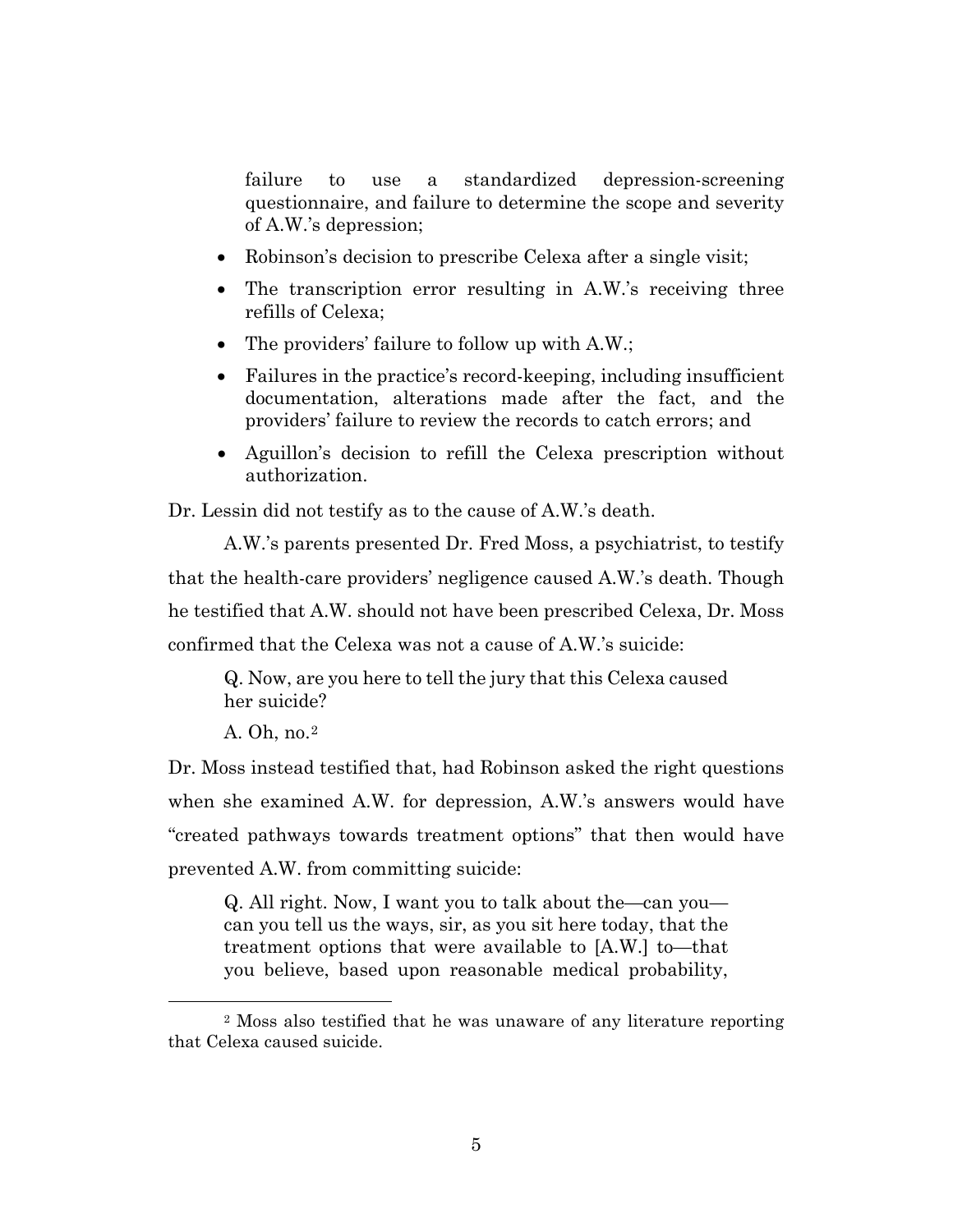would have prevented her committing suicide on August 14th of 2012?

A. Sure. So they're really going to be defined in no small part for—based on the answers to the questions that weren't asked in [A.W.]'s case, unfortunately, but if would—they would have been asked would have created pathways towards treatment options that would then be made available and then would have prevented her from committing—from, unfortunately, committing suicide on August 14th, 2012.

Based on "answers to the questions that weren't asked," Dr. Moss listed several "pathways" that A.W. and her parents could have explored, including counseling, nutritional counseling, group therapy, sports, exercise, meditation, and establishing relationships with teachers and advocates.

Dr. Moss testified that, had Robinson interviewed A.W. outside her mother's presence, and had A.W. disclosed any suicidal tendencies she was feeling to Robinson, then Robinson would have had "a great space to work from." In Dr. Moss's experience, exposing suicidal ideation results in "kids find[ing] a reason to live." Dr. Moss testified that "an accumulation" of the providers' errors resulted in a failure to create pathways and connections for further treatment:

It's a cluster of so many things, so many things, so many acts and maybe more so. So many omissions of all the things I've listed here plus some that would have created pathways, that could have created connections, that could have created—I don't even know what it would have created had they been addressed initially.

When pressed whether a particular path would have prevented A.W.'s suicide, Dr. Moss responded, "I cannot list a specific—one specific path that [Robinson] might have taken that would have prevented suicide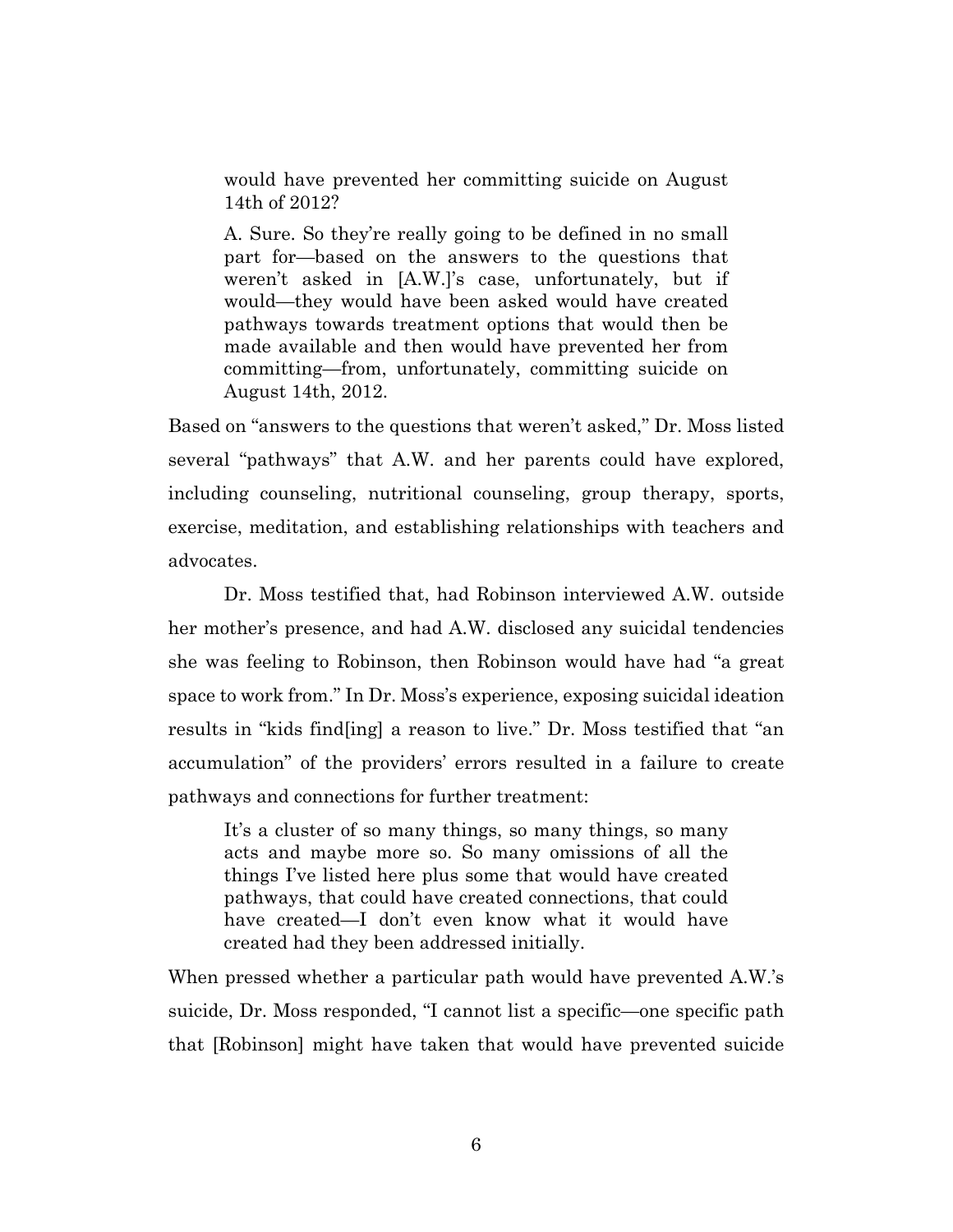reliably," and repeated that "a cluster of a cumulative number of things" led to A.W.'s suicide. He further conceded that, even had the providers done everything correctly, A.W. still might have committed suicide. But, if the providers had taken an adequate history, "several cumulative factors would have showed up, maybe, just maybe more likely than not preventing her suicide."

Moss formed his opinions based on his extensive psychiatric experience treating pediatric and adult patients. He also relied on literature that connected the use of psychotherapy in addition to medication as leading to "better outcomes," though not preventing suicide. When asked on cross-examination about the certainty of his conclusions, he explained that "[t]his work that we're speaking of is not grounded in science."

The jury also heard expert testimony from Dr. Armando Correa, an assistant professor in the Department of Pediatrics at Baylor College of Medicine. Dr. Correa testified that "suicide in teenagers is usually impulsive. It's unforeseeable. It's just an action that they take without thinking of the consequences. And, sadly, most of the time it cannot be prevented." Of the two thousand teenage suicides per year, Dr. Correa testified that "the majority of those are impulsive." Dr. Correa asserted with "a reasonable degree of medical probability" that A.W.'s suicide "was an impulsive, unpreventable act." However, he conceded that "an ordinary prudent physician can foresee that if you—if you don't properly treat a 14 year old with depression that suicide can occur."

The trial court asked the jury whether each of the providers proximately caused A.W.'s death. The charge defined proximate cause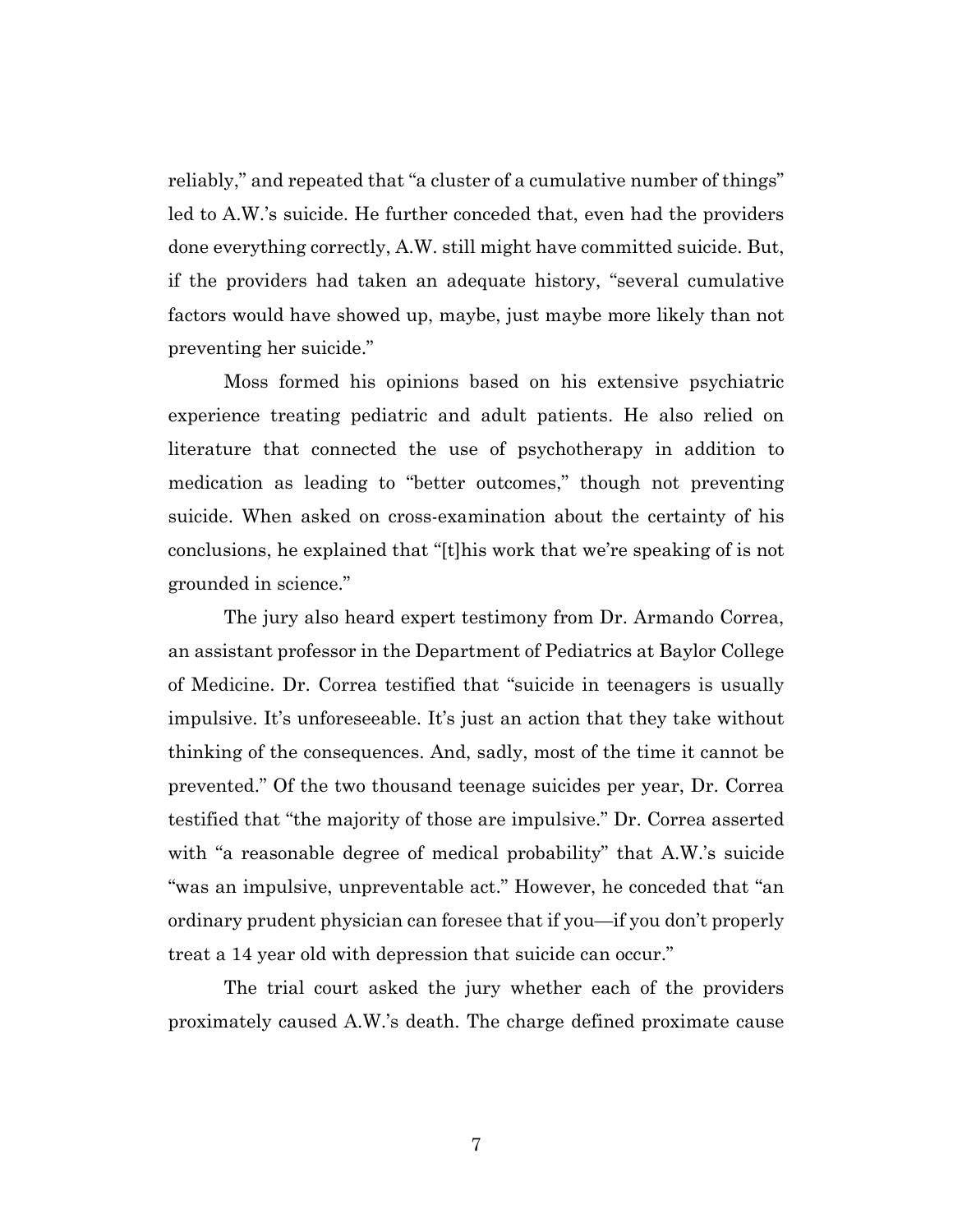as "a cause that was a substantial factor in bringing about an occurrence, and without which cause, such occurrence would not have occurred."3 Additionally, "the act or omission complained of must be such that a  $[prouider]^4$  using ordinary care would have foreseen that the occurrence, or some similar occurrence, might reasonably result therefrom. There may be more than one proximate cause of an occurrence."

The jury found that Dr. Salguero and Robinson proximately caused A.W.'s death, but found Kawalek—the last provider to see A.W.—not liable. The jury rendered a multi-million-dollar verdict, which the trial court reduced to \$1.285 million, plus interest, on final judgment.

The providers who were found liable appealed, challenging the sufficiency of the liability and causation evidence supporting the verdict, the admission of Dr. Moss's testimony, and the trial court's calculation of prejudgment interest. The court of appeals affirmed.5 Although the trial court had submitted a but-for, or cause-in-fact, causation standard as part of the jury's charge on proximate cause, the court of appeals omitted any analysis of it, citing our opinion in *Bustamante v. Ponte*.6 The court instead confined its analysis to substantial-factor causation.

<sup>3</sup> Neither side objected to the definition of proximate cause.

<sup>4</sup> The trial court held the providers to the standard of care he or she should have provided as a pediatrician, physician assistant, or nurse practitioner, respectively.

<sup>5</sup> 638 S.W.3d 218, 244 (Tex. App.—Houston [14th Dist.] 2021).

<sup>6</sup> *Id.* at 232 (citing *Bustamante v. Ponte*, 529 S.W.3d 447, 457 (Tex. 2017)).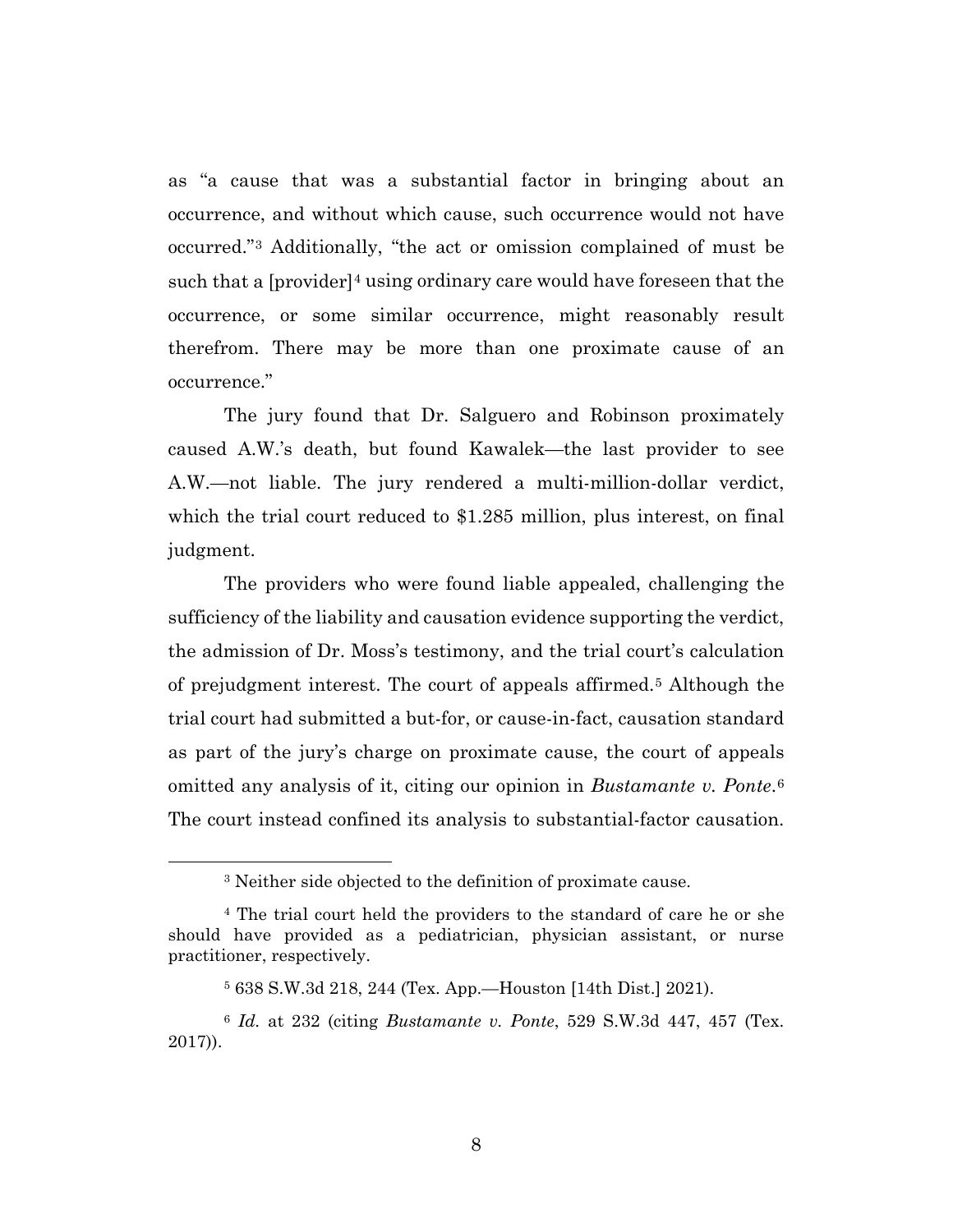Using this relaxed causation standard, the court of appeals held that Dr. Moss's testimony was sufficient evidence that Dr. Salguero's and Robinson's negligence caused A.W.'s death.7 The court of appeals further concluded that Dr. Moss's testimony was factually grounded and reliable, based upon his clinical experience and training as a psychiatrist.8 Finally, the court of appeals upheld the interest calculation. We granted the providers' petition for review.

#### **II**

Ordinarily, to recover for medical malpractice, a plaintiff must prove "to a reasonable medical probability that the injuries complained of were proximately caused by the negligence of a defendant."9 The two elements of proximate cause are cause-in-fact and foreseeability.10 A defendant's negligence is the cause-in-fact of a plaintiff's injury if "(1) the negligence was a substantial factor in causing the injury, and (2) without the act or omission, the harm would not have occurred."11 Courts refer to these two components as "substantial factor" causation and "but for" causation.

In this Court, the medical providers do not challenge the jury's negligence findings. Rather, the providers contend that the court of appeals erred in its legal-sufficiency review when it declined to conduct any but-for causation analysis. Had the court of appeals employed the

- <sup>9</sup> *Gunn v. McCoy*, 554 S.W.3d 645, 658 (Tex. 2018).
- <sup>10</sup> *Id.*
- <sup>11</sup> *Id.*

<sup>7</sup> *Id.* at 232–34.

<sup>8</sup> *Id.* at 238–40.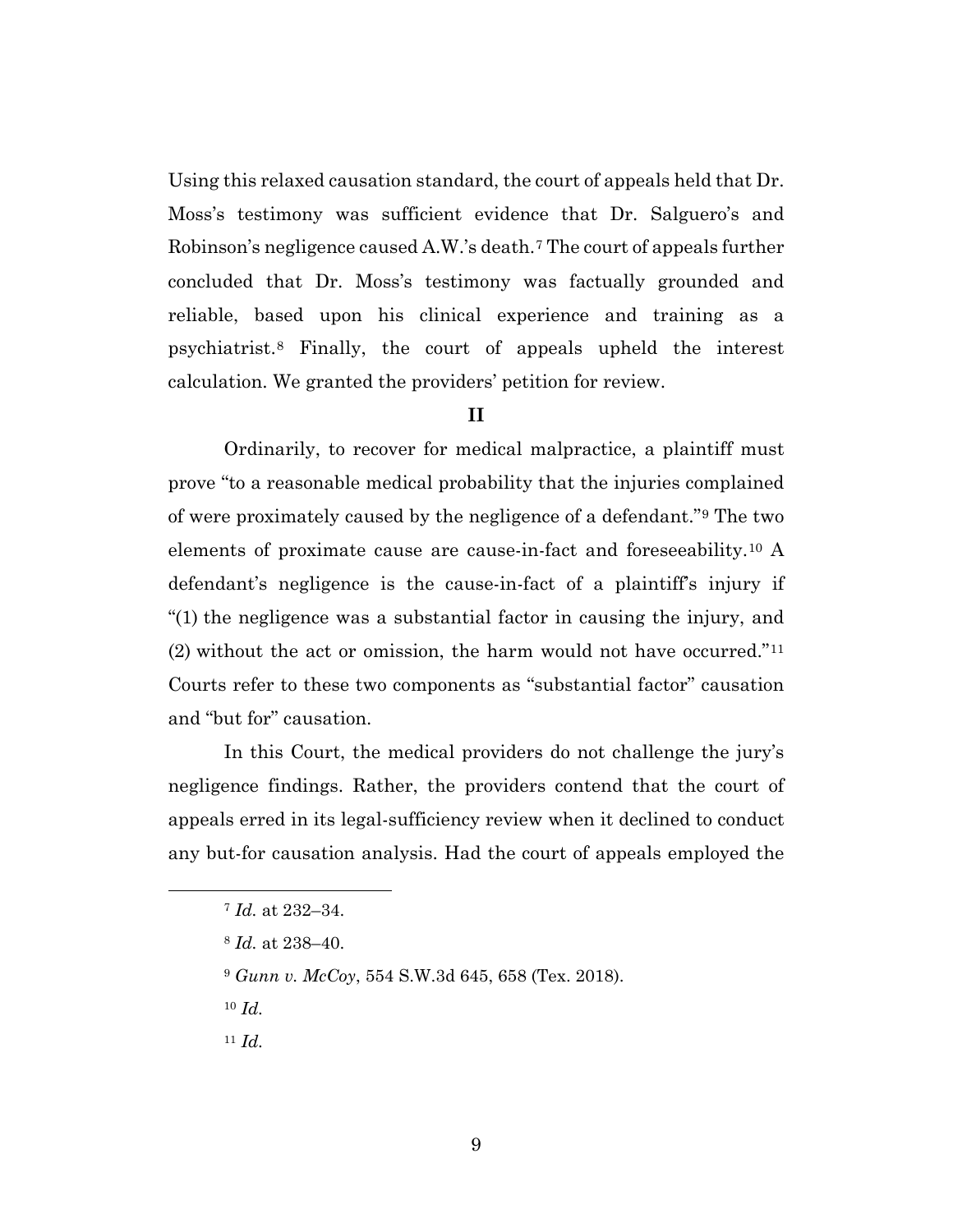correct causation standard, the providers argue, it would have concluded that Dr. Moss's testimony was legally insufficient to support a finding that Dr. Salguero and Robinson proximately caused A.W.'s suicide.

In answering the providers' causation challenge, we must first determine the appropriate causation standard, and then evaluate the evidence for legal sufficiency under that standard.12

#### **A**

In a typical medical malpractice case, the plaintiff must adduce evidence that the defendant's negligence was a substantial factor in causing the injury and that, but for the defendant's negligence, the plaintiff would not have been injured.13 Our Court has applied this causation standard in two other medical malpractice cases involving a patient's suicide.

In *Providence Health Center v. Dowell*, we rendered judgment for a hospital, holding that the medical providers' conduct was too attenuated to be a cause of their patient's suicide.14 The patient had expressed suicidal intentions, but the hospital released him after he refused inpatient treatment and promised to seek care at a mental health clinic.<sup>15</sup> Thirty-three hours later, he hanged himself.<sup>16</sup> Our Court

- <sup>14</sup> 262 S.W.3d 324, 329–30 (Tex. 2008).
- <sup>15</sup> *Id.* at 326–28.
- <sup>16</sup> *Id.* at 325.

 $12$  The providers also appeal the admission of Dr. Moss's testimony and the prejudgment interest calculation. Because we hold that no legally sufficient evidence of causation supports the verdict, we do not reach these additional issues.

<sup>13</sup> *Gunn*, 554 S.W.3d at 658.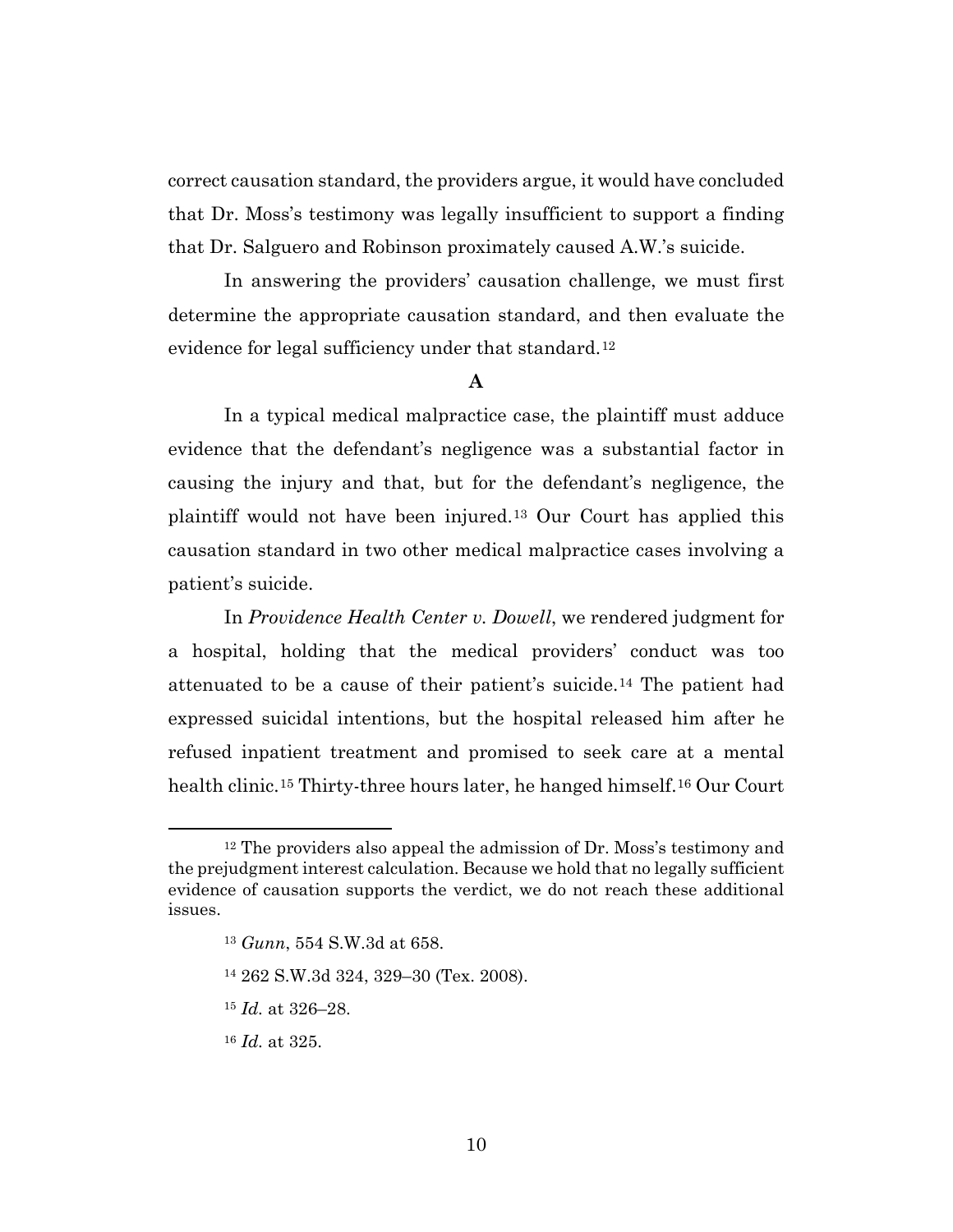held that the hospital's decision to release the patient was not a proximate cause of his death.17 In reaching that conclusion, we observed that there was no evidence the patient would have consented to treatment, the expert never testified that hospitalization would have prevented the patient's suicide, and the decision to discharge the patient was "too remote from his death in terms of time and circumstances."18 For those reasons, we concluded that "the defendants' negligence was too attenuated from the suicide to have been a substantial factor in bringing it about."19

In *Rodriguez-Escobar v. Goss*, we similarly rendered judgment for the defendant physician because no evidence supported a but-for causal link between the physician's treatment and the patient's suicide.<sup>20</sup> In that case, the police brought the patient to the hospital after she had discharged a shotgun inside her bedroom and expressed suicidal intent.21 The patient's son obtained a Mental Health Warrant for Emergency Detention to have her involuntarily admitted to a state mental health hospital.22 The physician who conducted triage at the state hospital concluded that the patient did not meet the criteria for involuntary hospitalization and discharged her.23 Three days later, the

- <sup>21</sup> *Id.* at 111.
- <sup>22</sup> *Id.*

<sup>23</sup> *Id.*

<sup>17</sup> *Id.* at 328.

<sup>18</sup> *Id.* 

<sup>19</sup> *Id.* at 330.

<sup>20</sup> 392 S.W.3d 109, 114–15 (Tex. 2013) (per curiam).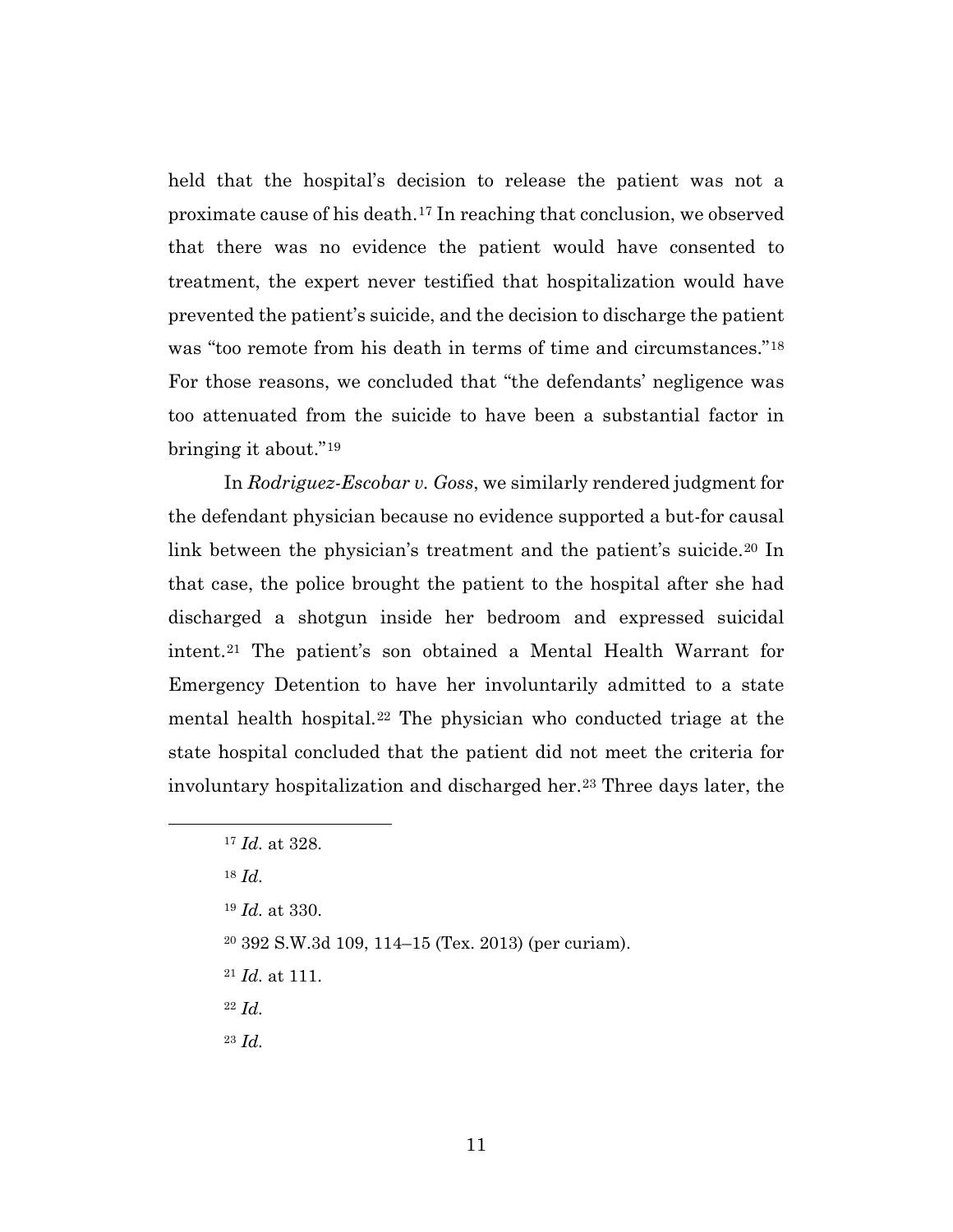patient committed suicide.<sup>24</sup> We considered whether the evidence was "legally sufficient to support the finding that absent the negligence of [the physician]—but for his negligence—[the patient] would not have committed suicide."25

The expert in *Rodriguez-Escobar* testified that "if [the patient] had been in the hospital, I don't think that she would have been able to kill herself, at least not shoot herself. And hopefully if a plan had been in place, then her chances of having a better life would have been there."26 The expert conceded "I don't know long term what her prognosis would have been. It would have depended upon a lot of things."27 Following our decision in *Providence*, our Court held that the expert's testimony did not establish that the physician's negligence proximately caused the patient's death.28

Citing our decision in *Bustamante v. Ponte*, the court of appeals disregarded the cause-in-fact analysis applied in *Providence* and *Rodriguez-Escobar*, instead announcing that it would "apply the substantial factor test," to the exclusion of requiring but-for causation.<sup>29</sup> In *Bustamante*, we rejected "a stringent but-for causation test" for an individual actor when the evidence demonstrates that concurrent acts

<sup>26</sup> *Id.*

<sup>27</sup> *Id.* 

- <sup>28</sup> *Id.* at 115.
- <sup>29</sup> 638 S.W.3d at 232 (citing *Bustamante*, 529 S.W.3d at 457).

<sup>24</sup> *Id.*

<sup>25</sup> *Id.* at 114.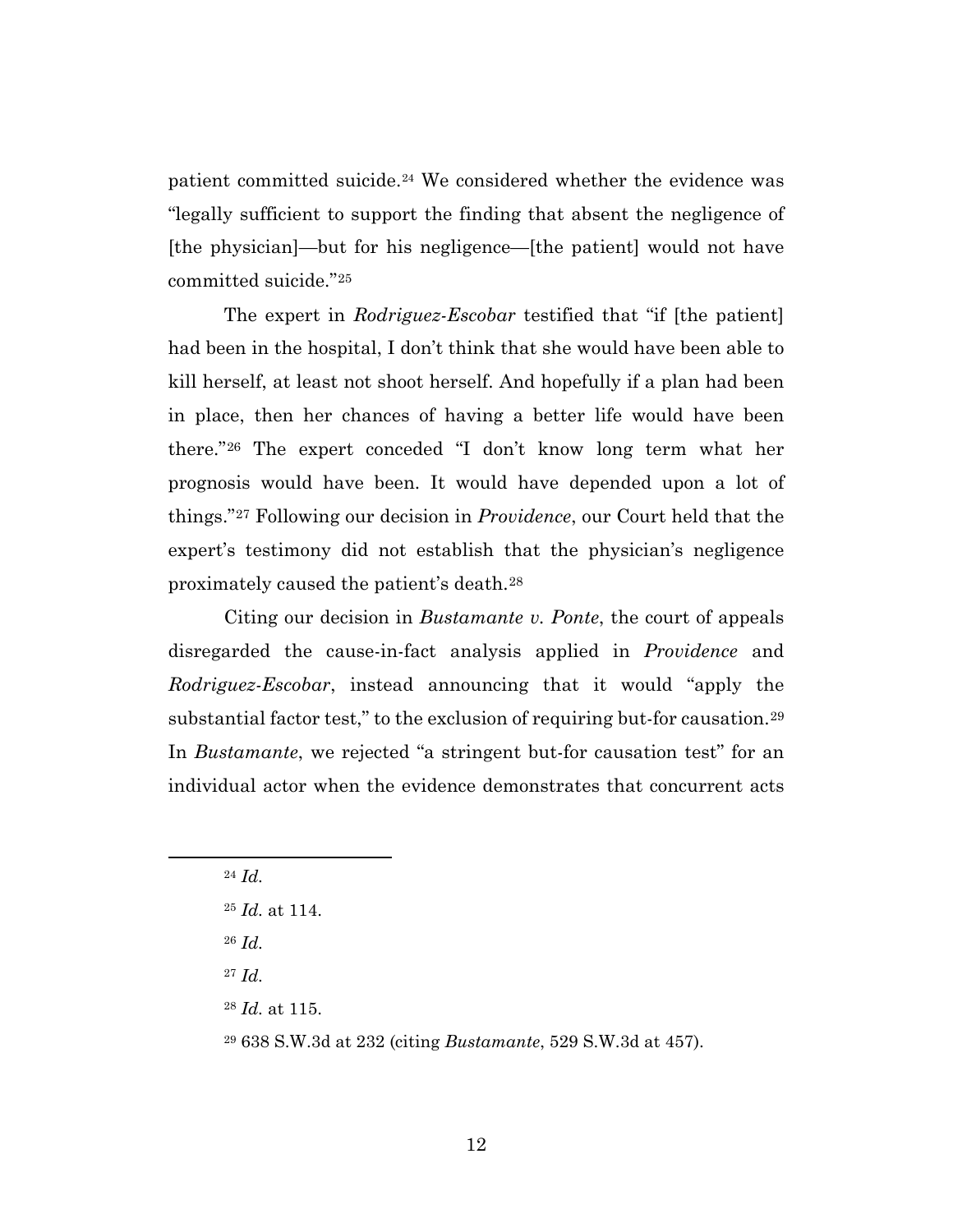of negligence combined to cause the injury.30 *Bustamante*, however, did not eliminate but-for causation for medical malpractice cases involving multiple negligent actors. Rather, when the facts establish that concurrent causation exists for multiple negligent actors—each whose negligence is itself a but-for cause of the injury in question absent the others' concurrent negligence—then the but-for requirement shifts from the individual level to the aggregate level of defendant tortfeasors.31

*Bustamante* concerned a premature infant who had a 90% to 100% chance of developing retinopathy of prematurity, an abnormal blood-vessel growth pattern that can cause diminished vision or blindness.32 Experts testified that a properly screened and diagnosed infant would have received a laser therapy that was "successful in over 75% of 'all comers'" and, when timely, prevented retinal detachment in almost 90% of eyes studied.33 The failure to timely diagnose and treat the infant's retinopathy lay equally on two physicians, Dr. Ponte and Dr. Llamas, and a jury found both responsible.<sup>34</sup> A divided court of appeals reversed, holding that there was no evidence that either physician's negligence was a but-for cause of the infant's injuries because the other

- <sup>32</sup> 529 S.W.3d at 450.
- <sup>33</sup> *Id.* at 453–54.
- <sup>34</sup> *Id.* at 454.

<sup>30</sup> 529 S.W.3d at 457.

<sup>31</sup> *E.g.*, *Bostic v. Georgia–Pacific Corp.*, 439 S.W.3d 332, 344–45 (Tex. 2014) (applying substantial-factor causation to a toxic tort case where the plaintiff suffered exposure from multiple sources).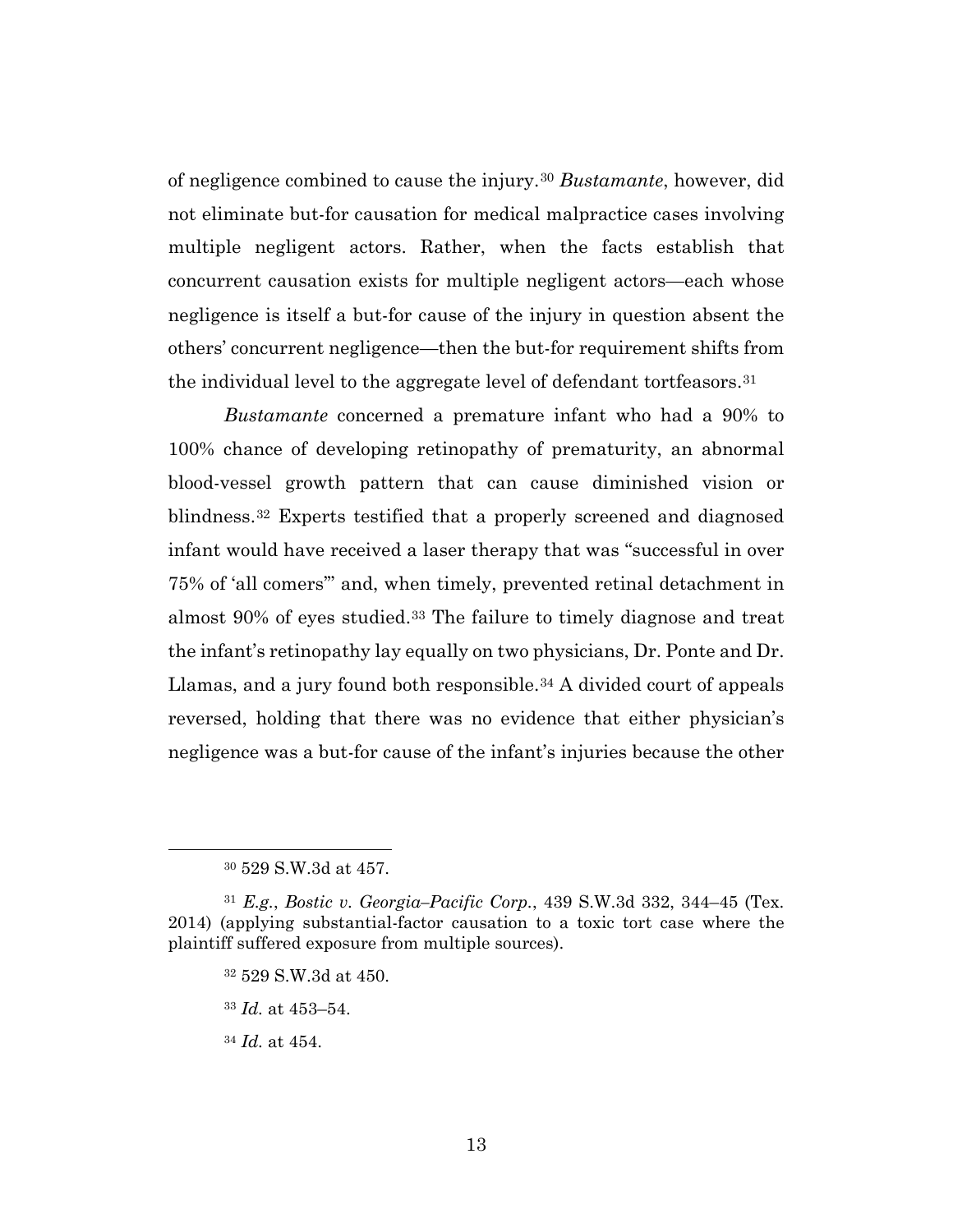physician's negligence also contributed to causing the injury.35 "Specifically, the court of appeals criticized [the expert] for testifying that it was 'more likely than not' [the infant] would have a sighted life if not for Dr. Ponte's and Dr. Llamas's combined negligence, rather than quantifying the negative impact of each negligent act."36

Our Court held that the court of appeals erred in applying "a stringent but-for causation requirement in a case that should have been resolved under the substantial-factor test."37 Because both physicians had failed to diagnose and treat the retinopathy, it was impossible to say that, but for the actions of either physician, the infant would have a sighted life. The evidence of but-for causation was nonetheless present at the aggregate level—but for the *combined* negligence of Dr. Ponte and Dr. Llamas, the infant more likely than not would have a sighted life. And, had either physician acted alone, his negligence in failing to diagnose retinopathy would have been a cause-in-fact of the injury.

This case also presents multiple defendants. If the negligent acts of each provider are so concurrent that they cannot be examined in isolation, the correct approach is to consider whether each provider's individual negligence was a substantial factor in A.W.'s death *and*  whether the providers' combined negligence was a but-for cause of

<sup>35</sup> *Id.*

<sup>36</sup> *Id.* 

<sup>37</sup> *Id.* at 457.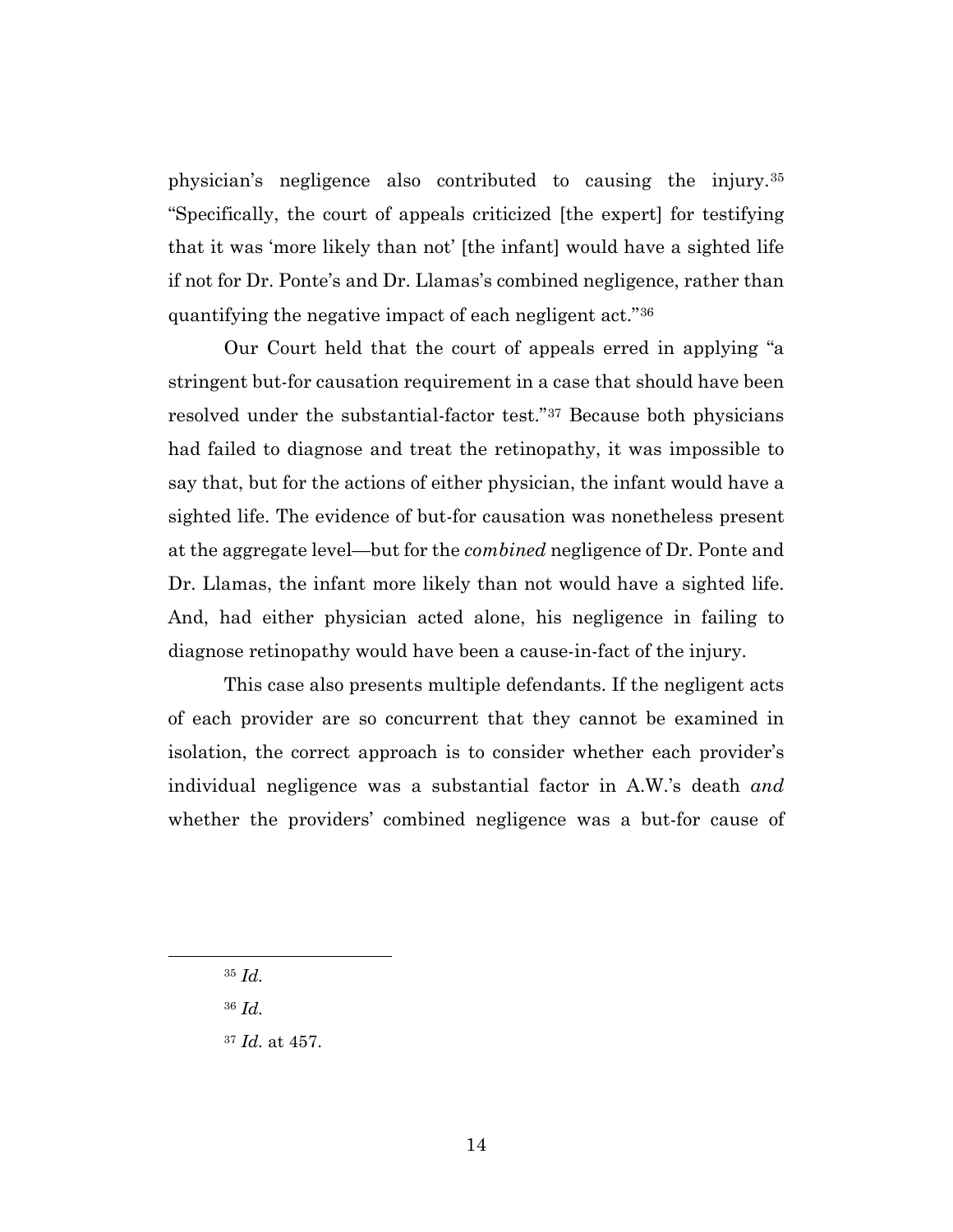A.W.'s death.38 The court of appeals erred in eliminating a but-for causation requirement.

The parents further argue that our decision in *Windrum v. Kareh* suggests that *Bustamante* eliminated but-for causation in medical negligence cases involving multiple actors.39 In *Windrum*, we rejected the court of appeals' reliance on the physician's failure to diagnose and treat not being the "immediate" cause of death to demonstrate that substantial-factor causation was lacking.40 Instead, we held, "the proof required is that the negligence be a substantial factor, not that it be the 'immediate cause.'"41 Contrary to the parents' suggestion, however, our Court required but-for causation: "The ultimate question, then, 'is whether, by a preponderance of the evidence, the negligent act or omission is shown to be a substantial factor in bringing about the harm *and without which the harm would not have occurred*.'"42 We have not eliminated but-for causation; we do not do so today.

#### **B**

In assessing the legal sufficiency of the evidence supporting the finding that the providers' combined negligence was a but-for cause of

<sup>&</sup>lt;sup>38</sup> We do not decide whether the acts of each provider could not be examined for but-for causation, as in *Bustamante*, because we conclude the parents provided no evidence that the providers' combined negligence was a but-for cause of A.W.'s death.

<sup>39</sup> 581 S.W.3d 761, 777 (Tex. 2019).

<sup>40</sup> *Id.* at 778.

<sup>41</sup> *Id.*

<sup>42</sup> *Id.* at 778–79 (quoting *Bustamante*, 529 S.W.3d at 456) (emphasis added).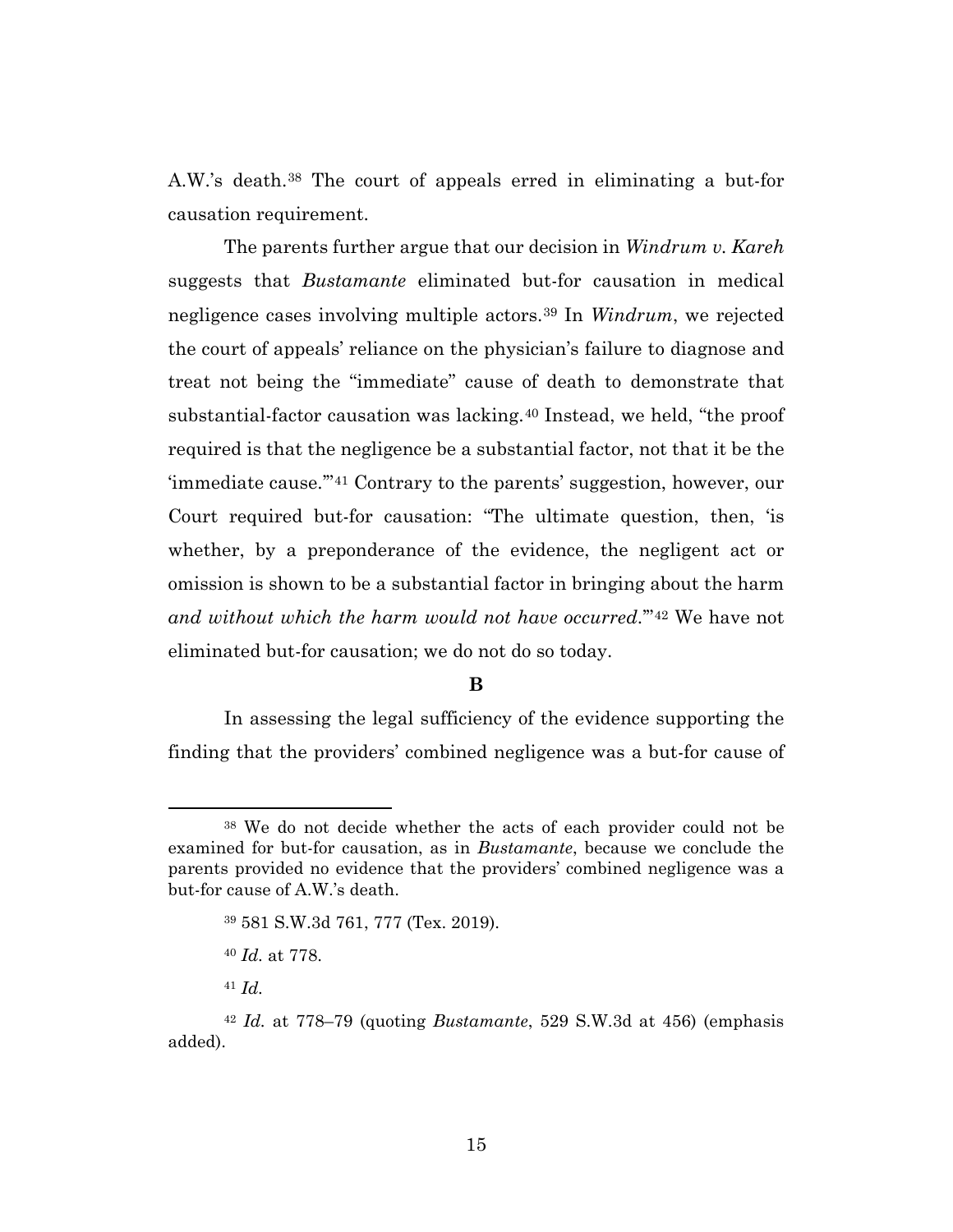A.W.'s death, we consider the evidence in a light favorable to the verdict.43 In reviewing the legal sufficiency of the evidence, we evaluate "whether the evidence at trial would enable reasonable and fair-minded people to reach the verdict under review."44

To prove that medical negligence proximately caused an injury or death requires expert testimony. An expert's scientific testimony must be "grounded 'in the methods and procedures of science.'"45 "Otherwise, the testimony is 'no more than subjective belief or unsupported speculation.'"46 Thus, an expert's bare assertions about causation do not suffice.47 Nor can the expert rely on "magic language" to establish that the testimony is based on reasonable medical probability instead of possibility, speculation, or surmise.48 "[I]f the record contains no evidence supporting an expert's material factual assumptions, or if such assumptions are contrary to conclusively proven facts, opinion testimony founded on those assumptions is not competent evidence."49 Finally, when the evidence demonstrates other plausible causes of an

<sup>46</sup> *Id.* (quoting *Robinson*, 923 S.W.2d at 557).

<sup>43</sup> *City of Keller v. Wilson*, 168 S.W.3d 802, 820–22, 827 (Tex. 2005).

<sup>44</sup> *Id.* at 827.

<sup>45</sup> *Mack Trucks, Inc. v. Tamez*, 206 S.W.3d 572, 578 (Tex. 2006) (quoting *E.I. du Pont de Nemours & Co. v. Robinson*, 923 S.W.2d 549, 557 (Tex. 1995)).

<sup>47</sup> *Merrell Dow Pharm., Inc. v. Havner*, 953 S.W.2d 706, 711 (Tex. 1997). <sup>48</sup> *Id.* at 712.

<sup>49</sup> *Gunn*, 554 S.W.3d at 663.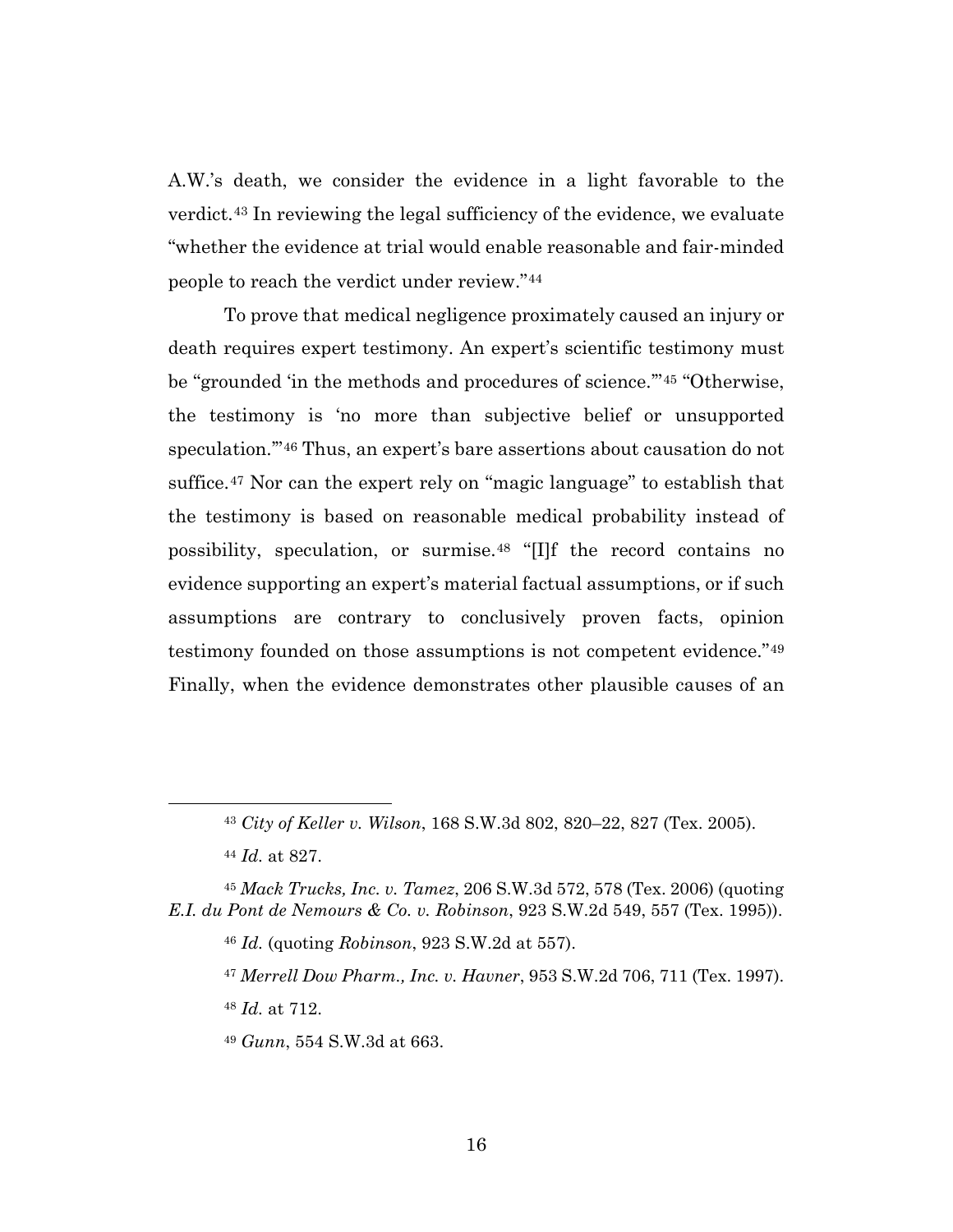injury, the expert must exclude those other causes with reasonable certainty.50

Dr. Moss's testimony fails to do more than speculate that, but for the providers' negligent care, A.W. would not have committed suicide. His conclusions are not based on facts in this record. He testified that *if*  the providers had questioned A.W. outside her mother's presence, as they should have, and *if* A.W. then had divulged information about any current suicidal ideation, and *if* A.W. and her parents then had availed themselves of resources that should have been provided in response to that information, then "based upon reasonable medical probability" A.W. would still be alive:

 $Q: \ldots$  [C]an you tell us the ways, sir, as you sit here today, that the treatment options that were available to [A.W.] to—that you believe, based upon reasonable medical probability, would have prevented her committing suicide on August 14th of 2012?

A: Sure. So they're really going to be defined in no small part for—based on the answers to the questions that weren't asked in [A.W.]'s case, unfortunately, but if would—they would have been asked would have created pathways towards treatment options that would then be made available and then would have prevented her from committing—from, unfortunately, committing suicide on August 14th, 2012.

Dr. Moss's conclusion relies on a series of assumptions, beginning with the assumption that, had Robinson properly conducted A.W.'s intake assessment, A.W. would have disclosed that she was suicidal, which further assumes that she had experienced such thoughts at that point.

<sup>50</sup> *Id.* at 665.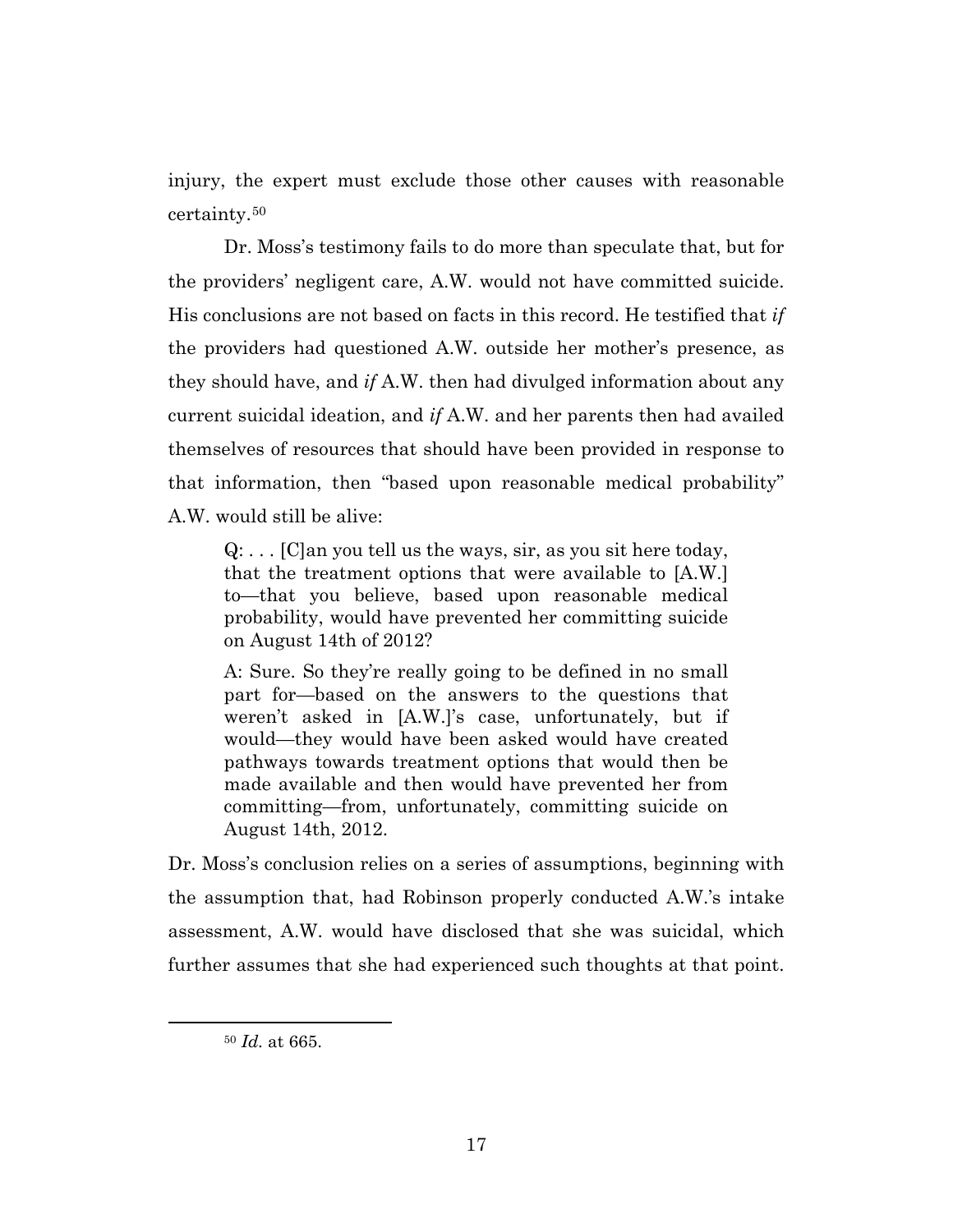Dr. Moss then assumes that A.W. would have availed herself of one or more "pathways towards treatment." Finally, he assumes that A.W. and her parents' engagement along these pathways would have prevented A.W. from committing suicide.

To properly conclude that this attenuated chain of events proximately caused A.W.'s suicide requires an evidentiary basis. The first assumption—that A.W. would have disclosed that she was suicidal—is contradicted by the uncontroverted testimony that A.W. had never disclosed any suicidal ideation to anyone. There is no evidence to suggest that A.W. was, in fact, suicidal at the time of her intake assessment or at any other point before August 14.51 Dr. Moss confirmed that he could not know how A.W. would have responded to a proper diagnostic evaluation:

Q. The questions and inquiries you believe should have been made that you've listed, the different paths to go down that—those inquiries, questions, you don't know what the answers to those questions would have been, do you?

A. I do not.

Q. So you don't know if the answer to those questions, then, because you don't know what the answers would have been,

<sup>51</sup> Of the hallmarks of major depression Dr. Moss identified ("things like psychomotor retardation, meaning moving through the world slower than you normally do. Or anhedonia, meaning no longer having the things that used to bring joy to you bring joy anymore. Or sleep or appetite disturbance. Sleeping too much, sleeping too little. Eating too much, eating too little. . . . And then suicidal ideation is actually one of those criteria."), the testimony supports that A.W. regularly slept late. Otherwise, Thompson testified that A.W. "didn't appear to be very sad or wouldn't get out of bed or having problems or in school. There was none of that." Thompson also testified that A.W. had no changes in friendships and was considered popular in school. Washington testified that he did not even notice that A.W. was depressed.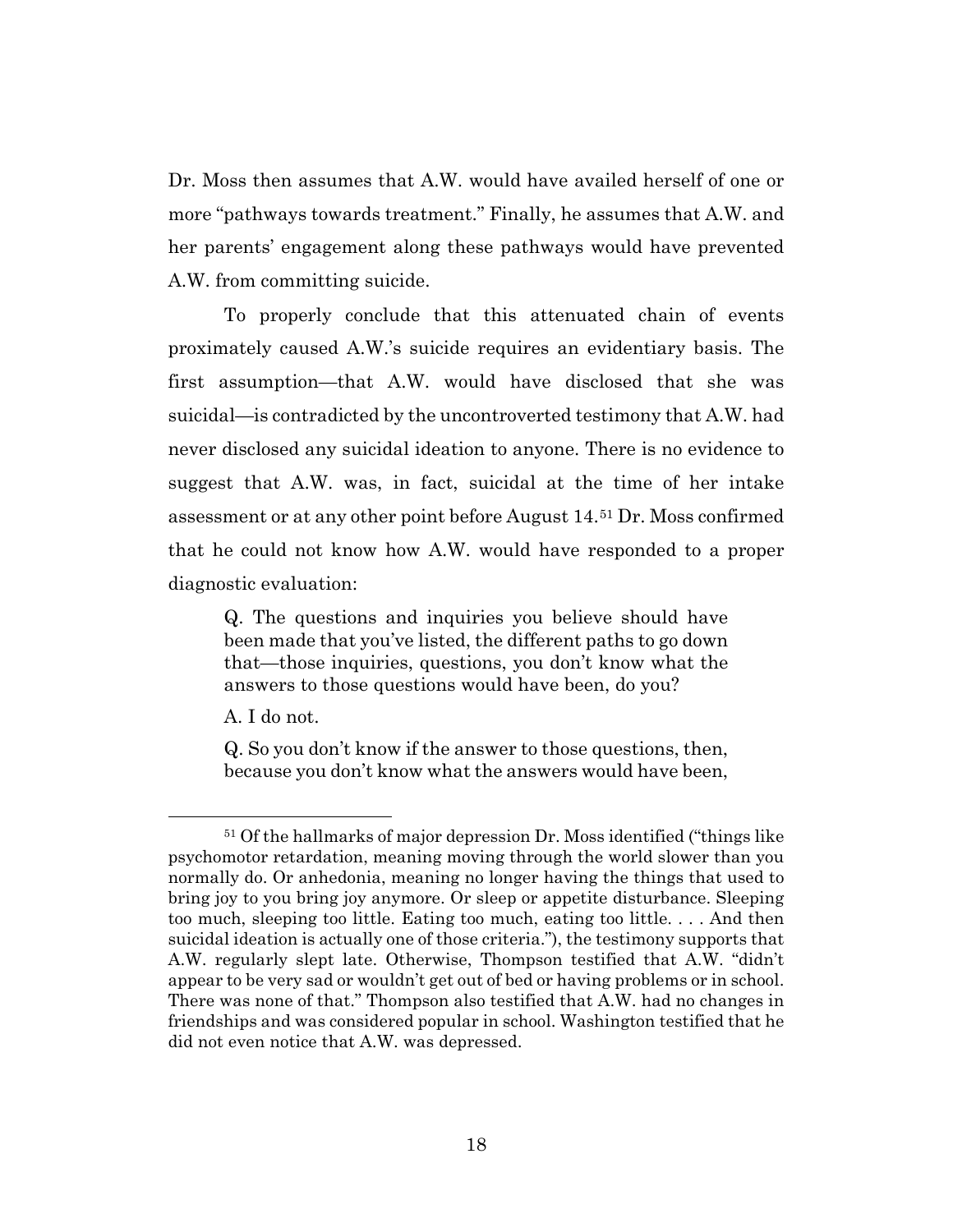you don't know whether the answers to those questions would be something that would prevent [A.W.] from committing suicide?

A. I don't know that, correct.

Dr. Moss's second assumption—that A.W. and her parents would have consented to any recommended pathways toward treatment—is belied by Thompson's testimony that A.W. had refused to go to counseling. This assumption, which underpins his conclusion, is not only not supported but is contradicted by the evidence presented.

Dr. Moss's third assumption—that additional treatments would have prevented A.W.'s suicide—is also not reliably supported. Of the pathways Dr. Moss suggested, he could not identify a particular treatment or combination of treatments that "would have prevented suicide reliably." Pressed about whether the cumulative effect of all the proposed treatments would have reliably prevented suicide, Dr. Moss testified that "upon pursuing all the pathways that I brought up and more, several cumulative factors would have showed up, maybe, just maybe more likely than not preventing her suicide."

Even if the providers had done everything perfectly, Dr. Moss agreed that A.W. "might have still committed suicide," though he thought it was "more likely than not" that she would not have.<sup>52</sup> This

<sup>52</sup> Dr. Moss later agreed that he could not conclude that A.W. would not have committed suicide if the providers had not been negligent:

Q. You cannot exclude the fact that [A.W.] might have committed suicide even had Dr. Salguero, Allyn Kawalek, and Jenelle Robinson would have treated her like you believe she should have been treated, true?

A. I certainly cannot conclude that one.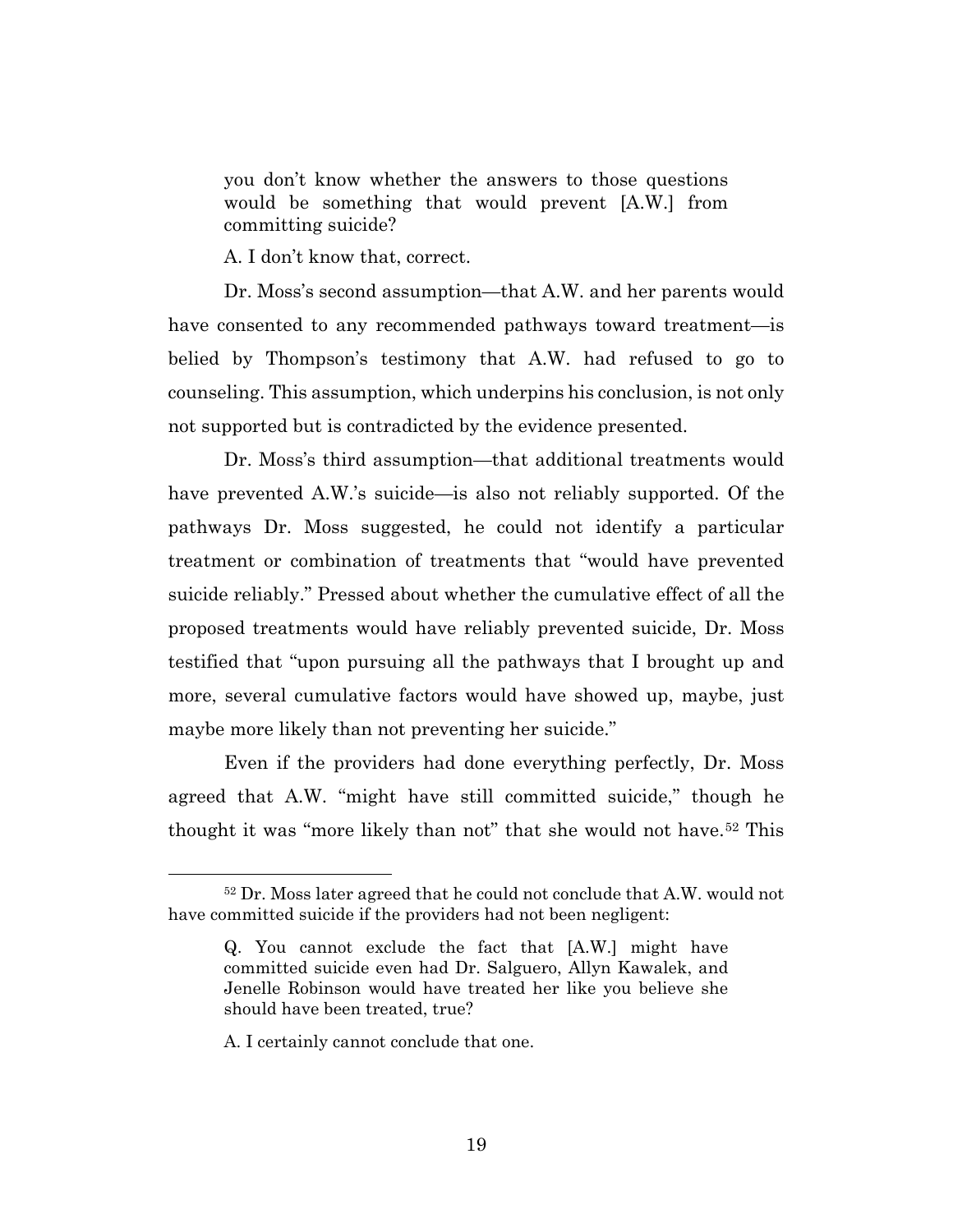assertion was based on his experience treating thousands of minors for depression, not one of whom had committed suicide. Dr. Moss did not, however, provide a reliable basis to differentiate between patients who, with ordinary psychiatric care, would not commit suicide, and those who would, even with proper care. His conclusion was "not grounded in science." Dr. Moss testified that unspecified literature discussed "coupling psychotherapy with—with medication in a more appropriate form and a form of treatment that leads to better outcomes," but he did not opine that those treatments prevent suicide.

While Dr. Moss appropriately relied on his experience in treating patients with depression, his connection to A.W.'s case relies on facts not borne out by the record. His first two assumptions about what A.W. might have done are speculative in light of Thompson's testimony that A.W. never expressed suicidal ideation to anyone and had refused counseling. Thus, his experience with psychiatric patients who accept treatment, in general, having better outcomes presents no basis for concluding that A.W. would have been such a patient. Dr. Moss asserted that his patients were "just like" A.W., but he did not connect that assertion with evidence of why A.W. was a treatable patient and not a patient who would have committed suicide despite treatment.

We do not require certainty to the extent the dissent suggests.<sup>53</sup> Expert opinions, however, must be based on the facts in the record and not controverted by them, even when relying on experience and training

<sup>&</sup>lt;sup>53</sup> *Post* at (suggesting we require "exactly what information the [providers] would have obtained," "exactly which 'pathways' or treatment options the [providers] should have pursued," and which treatments "would *certainly* have prevented A.W.'s suicide").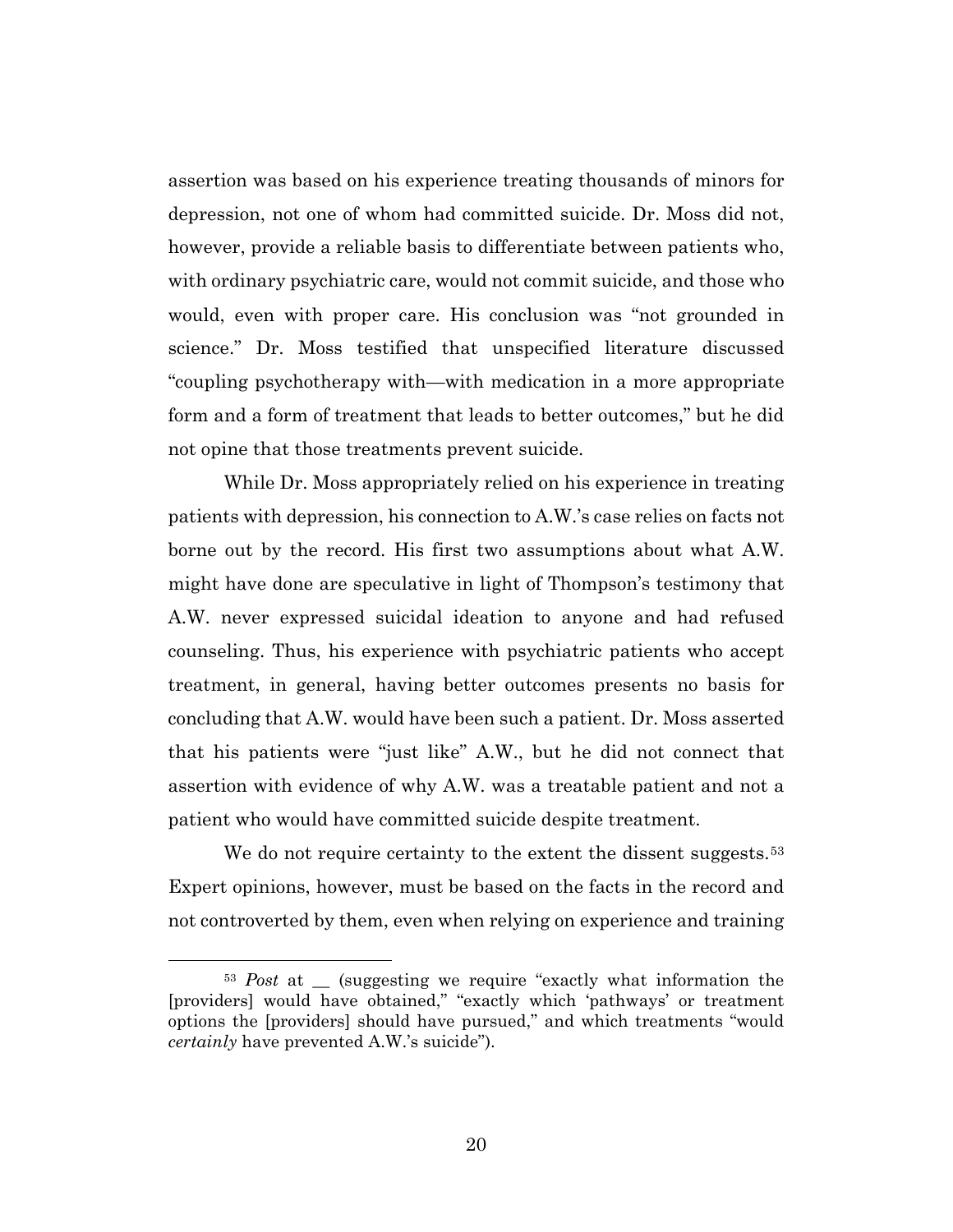as a basis for a medical opinion. Dr. Moss presented no factual, verifiable basis for concluding what A.W. would have done had the medical providers asked questions outside her mother's presence, followed up, or provided a list of counselors or other treatment options.

Dr. Moss's testimony also did not exclude the alternative possibility proposed by Dr. Correa: that A.W.'s suicide was a spontaneous, impulsive—and thus, unpreventable—act. There is no evidence in the record at all that the jury could rely on to exclude this possibility. "[W]hen the facts support several possible conclusions, only some of which establish that the defendant's negligence caused the plaintiff's injury, the expert must explain to the fact finder why those conclusions are superior based on verifiable medical evidence, not simply the expert's opinion."54

Our precedent confirms the infirmity of the causation evidence here. Dr. Moss's testimony is like the expert testimony in *Rodriguez-Escobar*, which similarly conditioned better outcomes on the patient's availing herself of additional treatment: "hopefully if a plan had been in place, then her chances of having a better life would have been there."55 It is also like the testimony in *Providence* that our Court rejected as speculative: the plaintiffs' expert, "when asked directly about whether hospitalization would have prevented [the] suicide ..., answered only that [the patient] 'would have improved' and been at a 'lower risk' of

<sup>54</sup> *Gunn*, 554 S.W.3d at 665. The dissent does not explain how Dr. Moss excluded the possibility that A.W.'s suicide was impulsive rather than longcontemplated.

<sup>55</sup> 392 S.W.3d at 114.